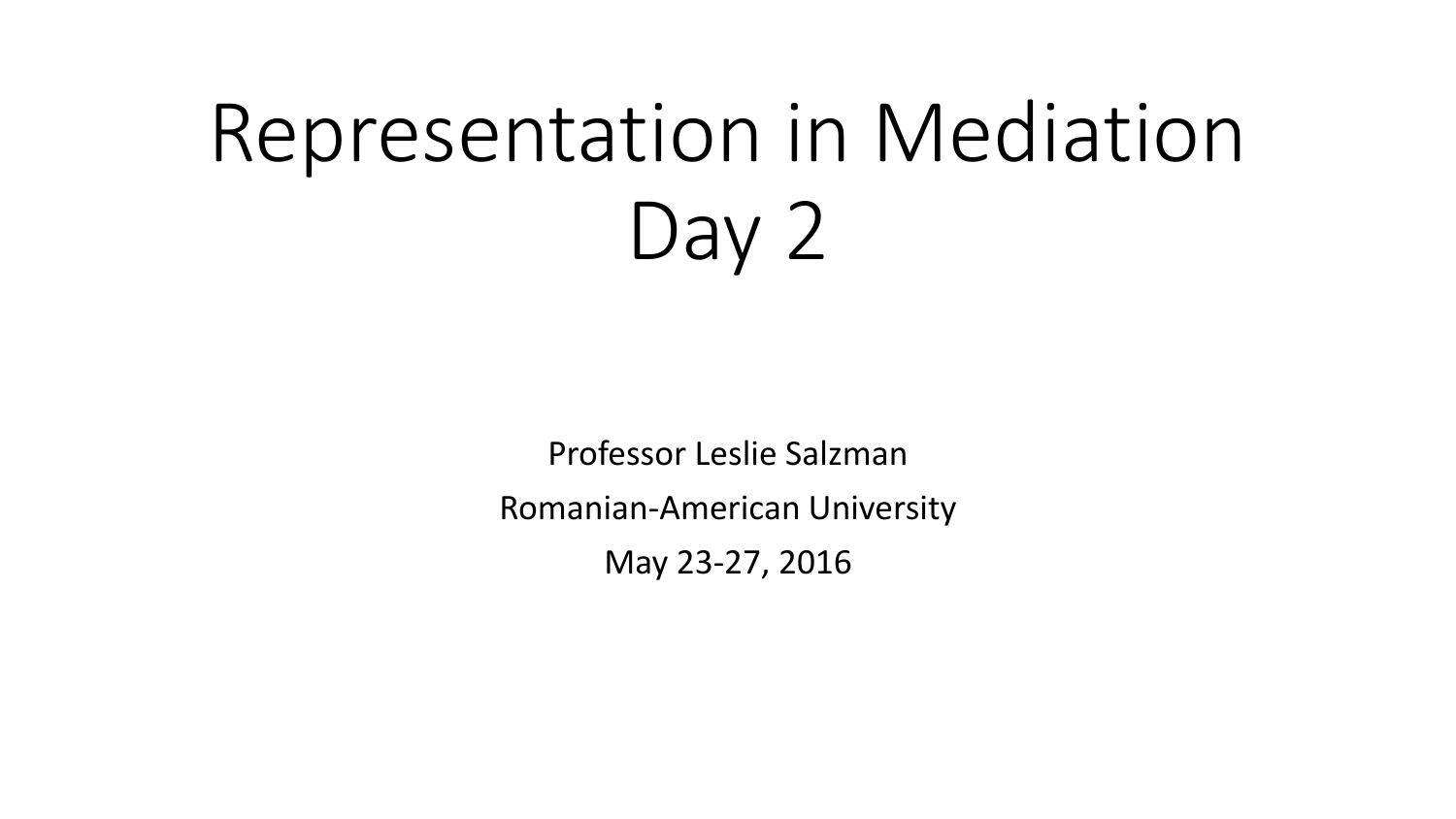# CHARACTERISTICS OF AN EFFECTIVE THEORY/

Why your client should win as a matter of logic & law

- Simple: Tells a simple story that is easy to understand; Focuses on critical elements of case, not every fact.
- Comprehensive: Takes in all the facts, even the bad ones you cannot change., but still explains.
- Logical and Believable: Appeals to common sense and instincts of target audience , makes maximum use of undisputed facts little on contested or facts that seem unbelievable.
- Provable: Have got to be able to deliver the goods and prove what you promise. If you don't have the evidence to back up your theory need to adjust your theory.
- Consistent with the client's goals
- Satisfies the legal elements of your claim
- Rebuts the opposition's probable theory
- Accepts "facts beyond change." Some things just cannot be changed.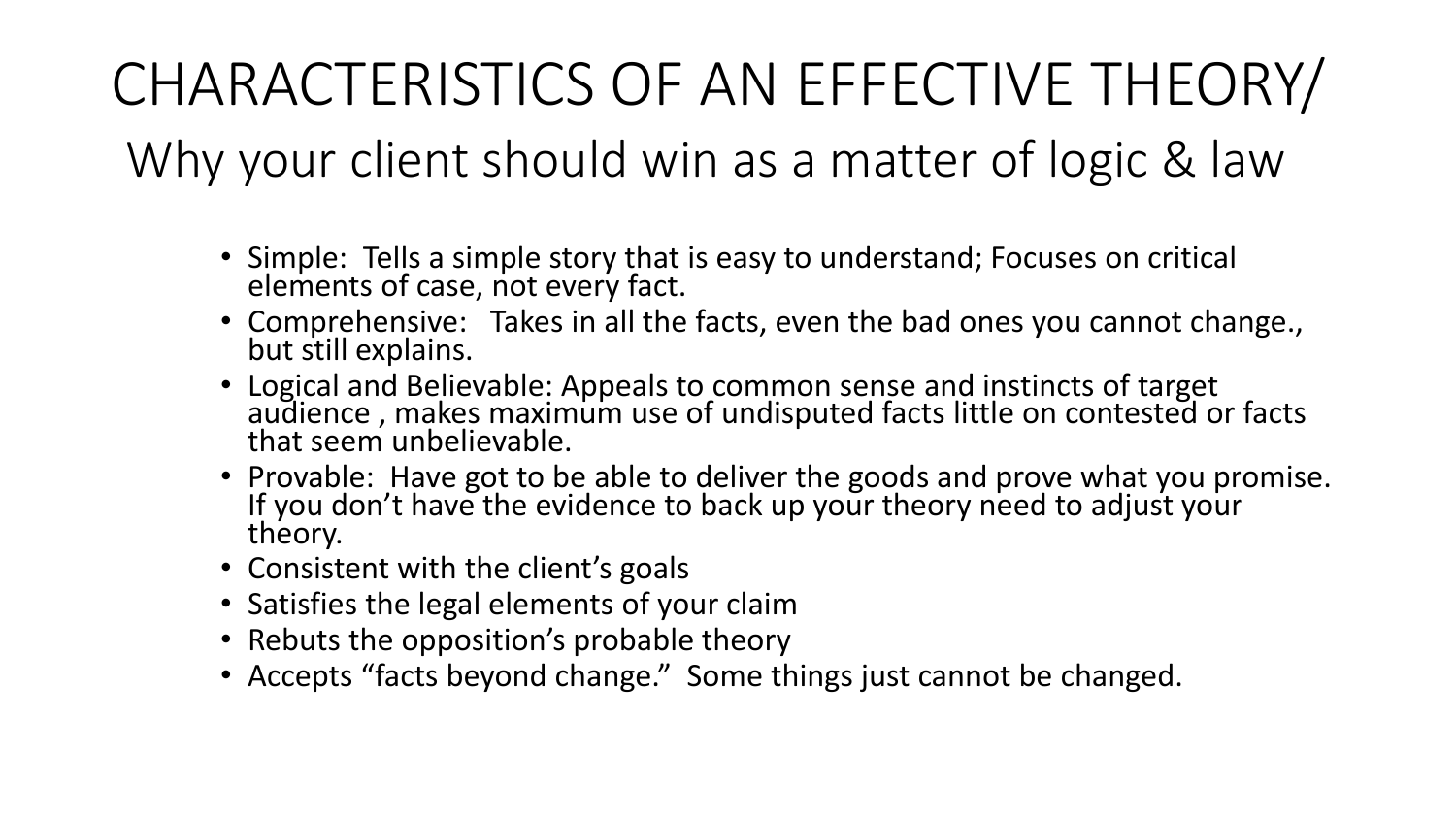## Theory of the Case/Telling a Story

• Law is made up of stories that are constructed by lawyers, clients, and decision makers…by viewing the law through a narrative lens, we discover not only "how law is found, but how it is made."

• Carolyn Grose, *Storytelling Across the Curriculum* (2010)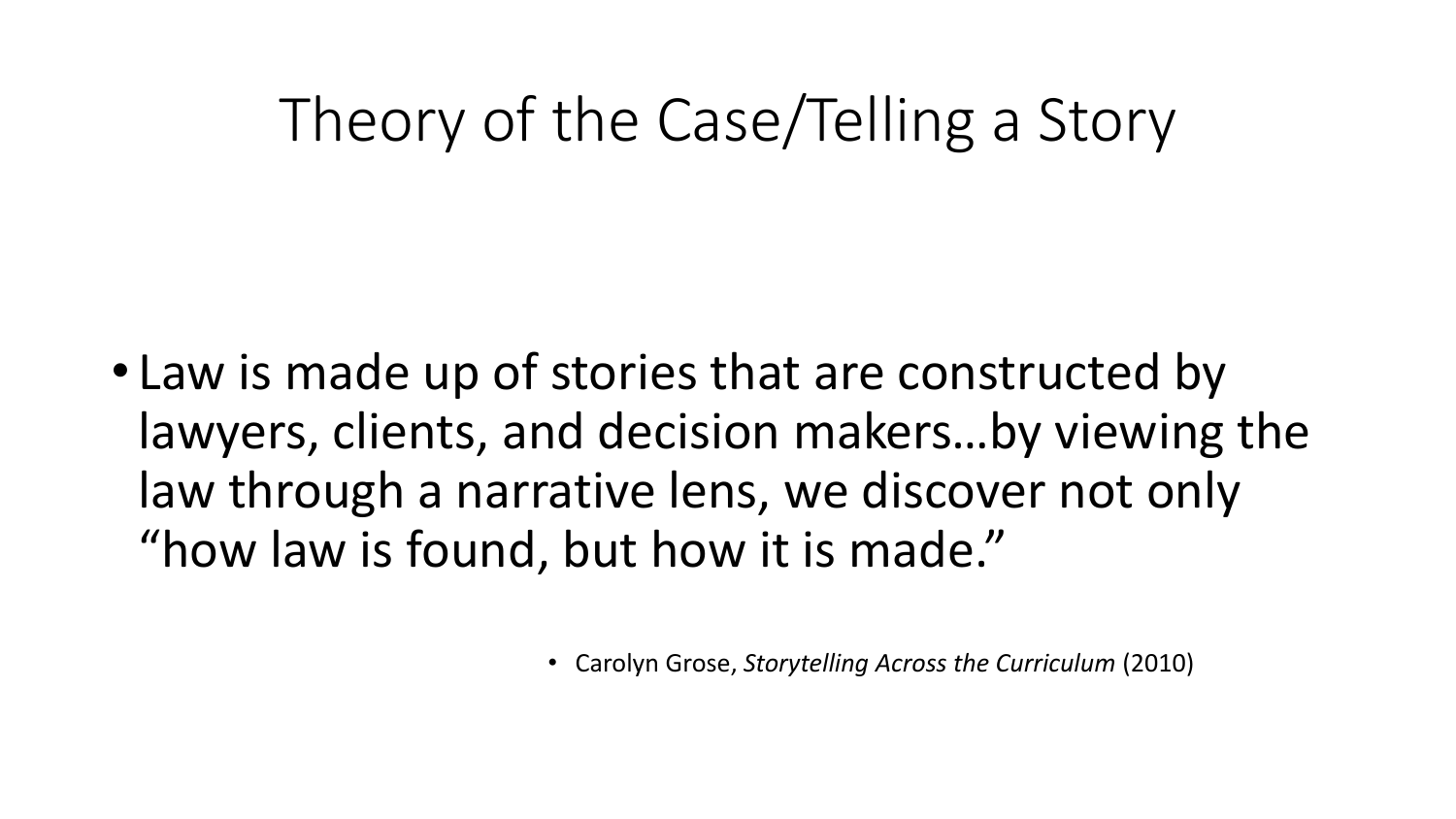# Start with a chart of your legal inquiry/elements:

- Example: unemployment compensation
- Eligible for compensation if employment terminated, not for good cause.
- Employee fired for being repeatedly late for work: what is a potential theory?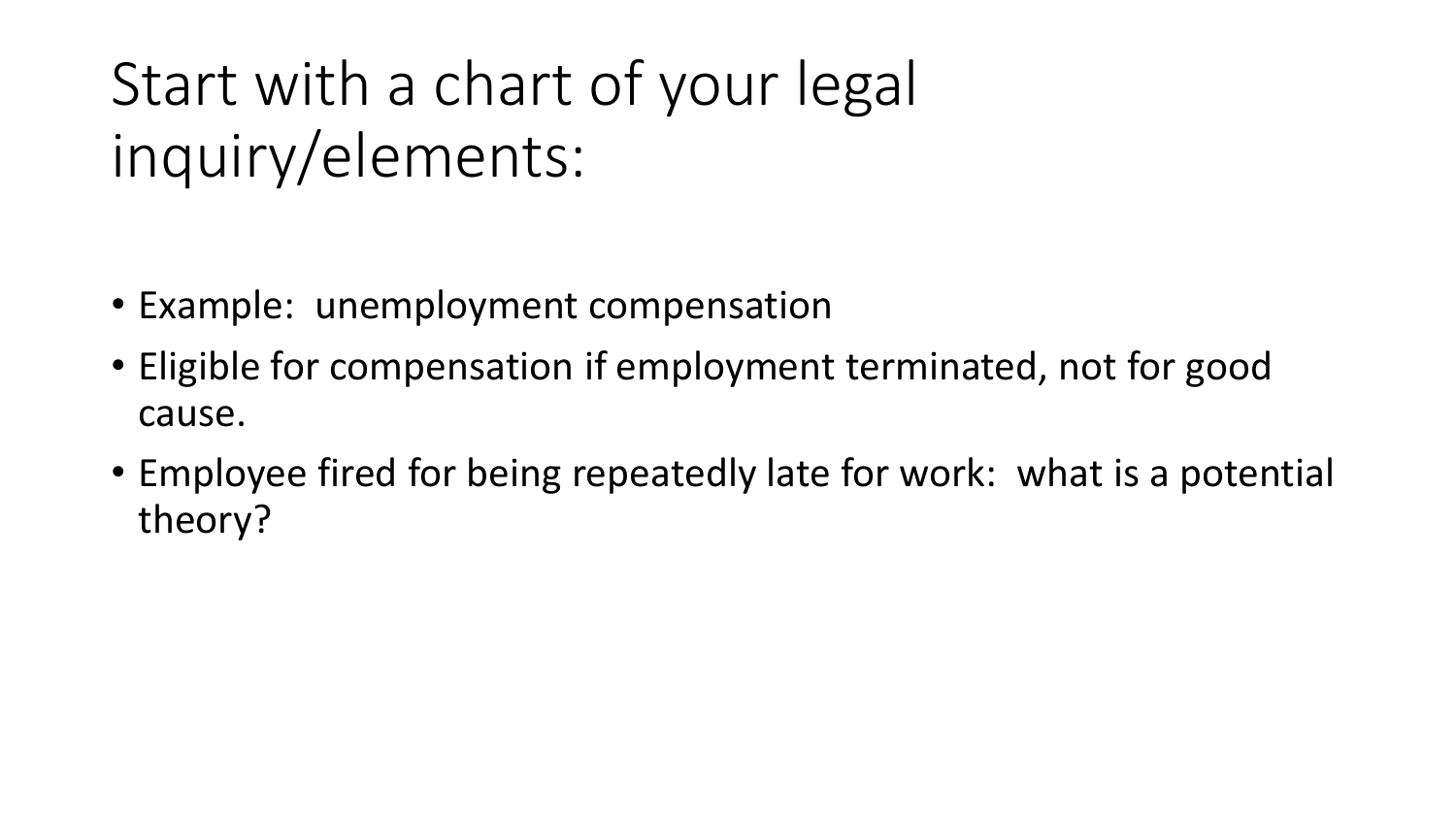#### Potential Theory

- Employee was fired even though she had repeatedly told her employer that she would prefer not to take the promotion she was recently given. The promotion requires her to work at a different store, located 10 miles further from her home and not accessible by public transportation. These logistical obstacles are also inconsistent with the employee's responsibilities to care for her aging mother.
- Explains her inability to get to work on time, presented in most sympathetic light, and explains why she should be eligible for benefits.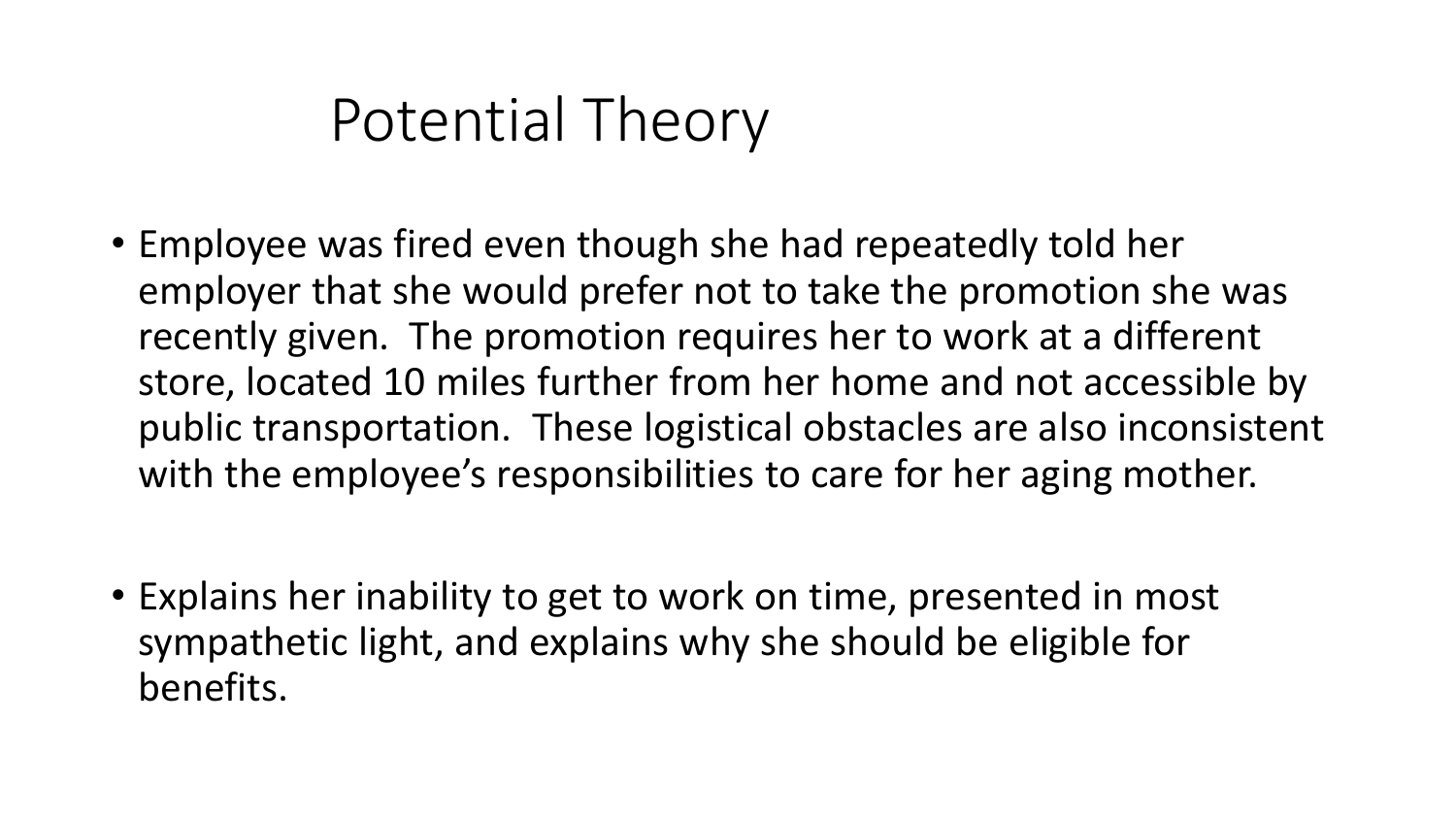# Representing XYZ Liquor Store-Understanding and Developing the Facts

- Prosecution for "the knowing sale of liquor to an intoxicated person."
- Allegation: Last week, late in the evening near closing time, Billy, the employee on duty, sold a bottle of liquor to John who was visibly intoxicated at the time. The police report states that the police officers were stationed outside the store and saw John stumbling as he walked into the store. They reported that when they saw him come out of the store he was carrying a bag with a bottle of rum inside.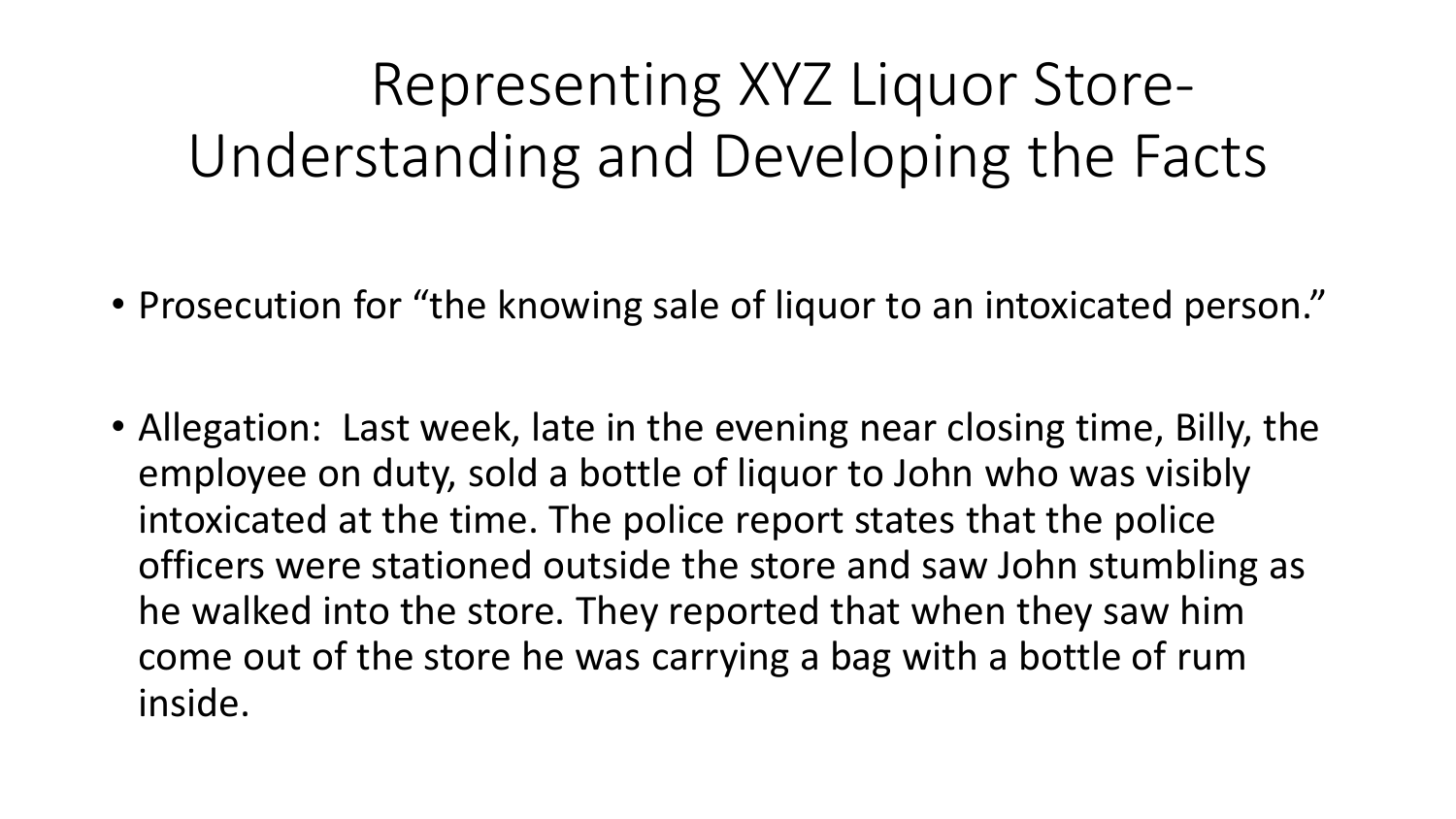### Legal Theory

- "the **knowing sale** of liquor to an intoxicated person."
- "the knowing sale of **liquor** to an intoxicated person."
- "the **knowing sale** of liquor to **an intoxicated person**."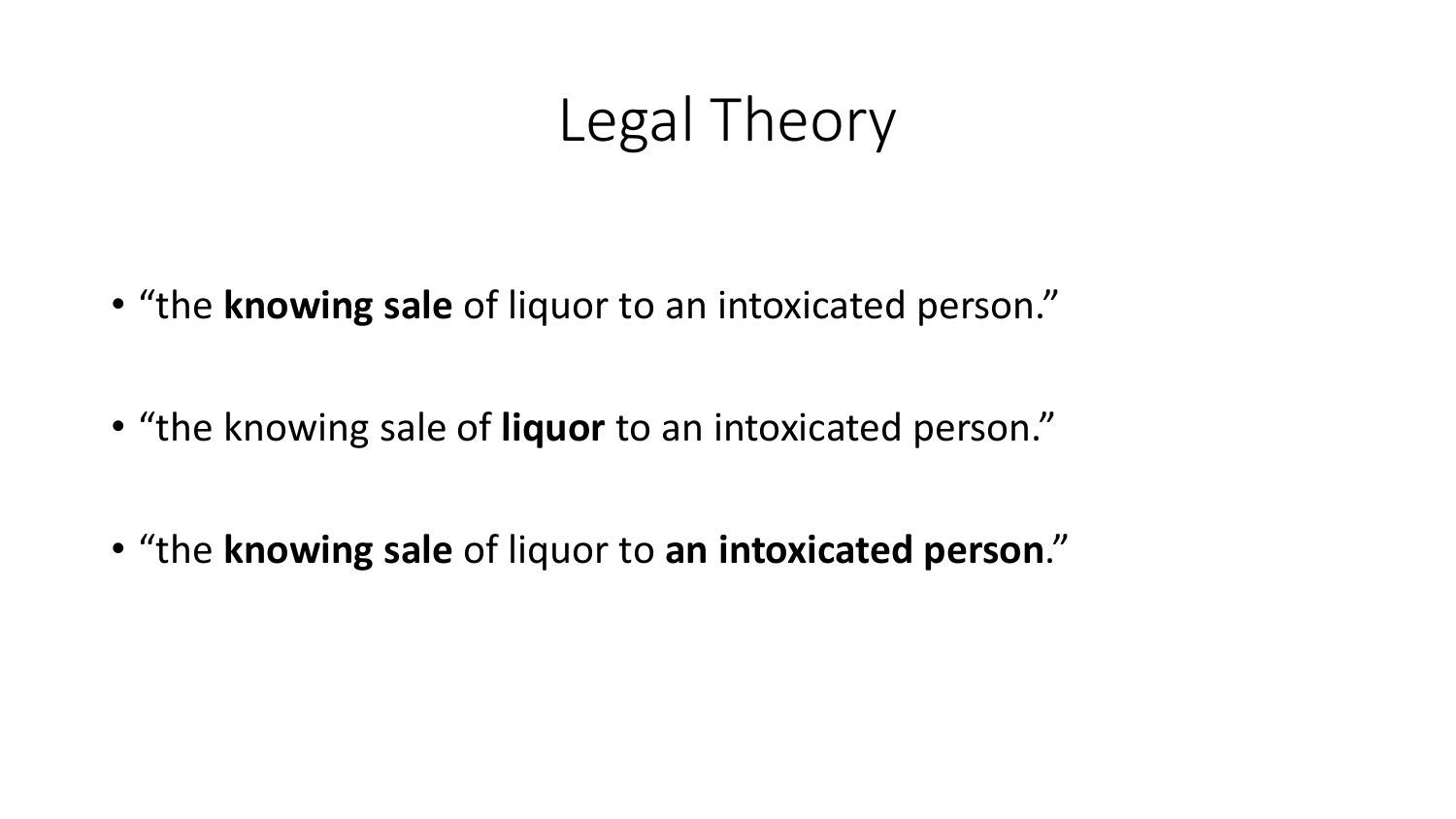## Elements of a Story

- Setting
- Characters
- Motive/purpose of characters
- Acts: What happened? What did characters do or refrain from doing?
- Agency: Who or what makes things happen in a story?
- Themes
- Storyteller: Can sometimes become a character in a story?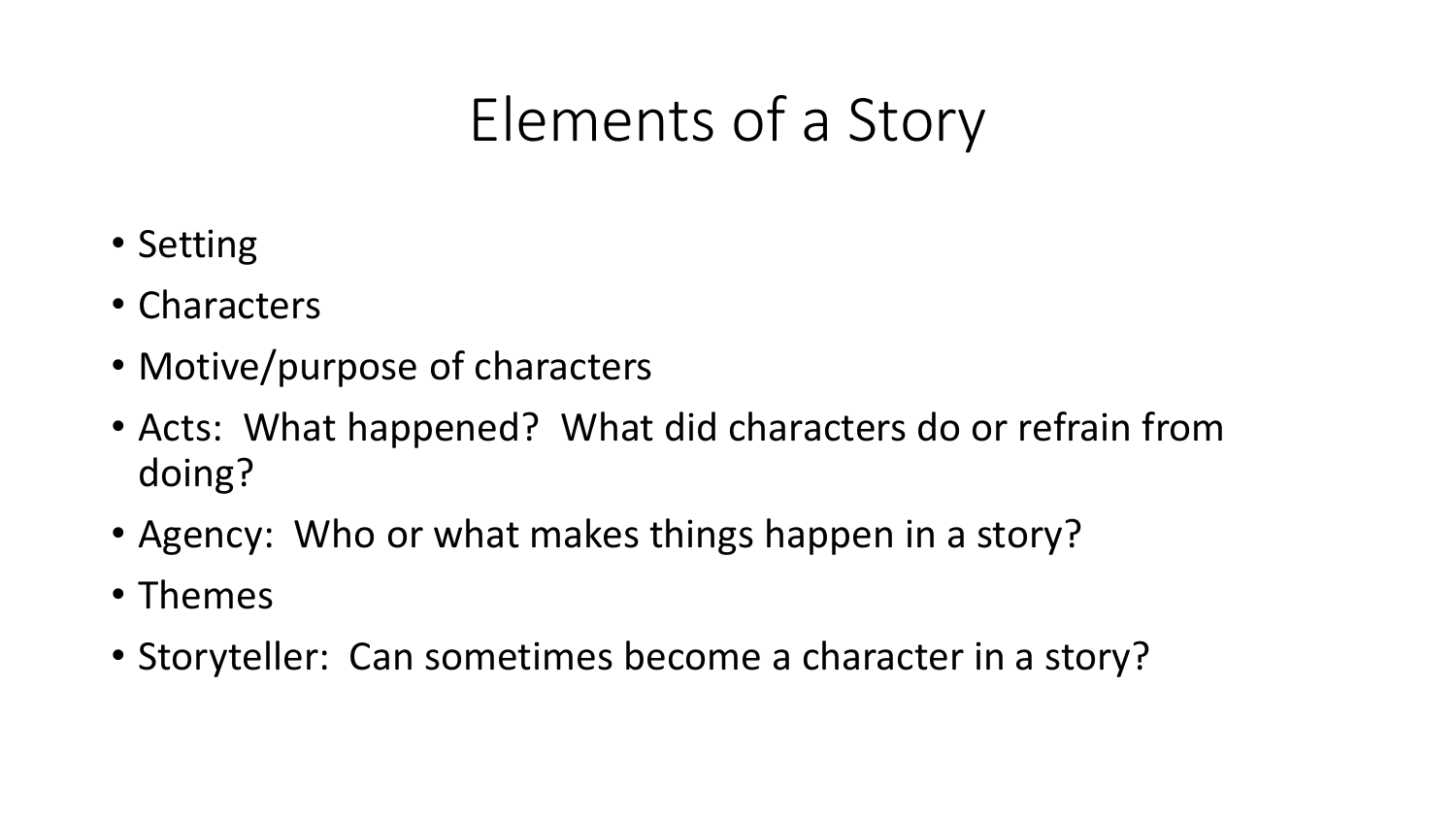#### Client Scenario

• Your client, Mr. Alvarez, seeks unemployment insurance. He is a 55 year-old Salvadoran immigrant who worked for a janitorial service and was fired for missing work for a week without permission. His employer attempted to reach him by phone daily during his absence and never received a return phone call. When he appeared for work the following week, he was fired. Mr. Alvarez had worked for the company for seven years, has no history of absenteeism or any other problems, and explains that he had to be away to attend his father's funeral in El Salvador. The claims examiner has found that the absence constitutes misconduct (so ineligible for unemployment insurance) and the client has appealed. The client says he had permission to leave, though his English is difficult to understand.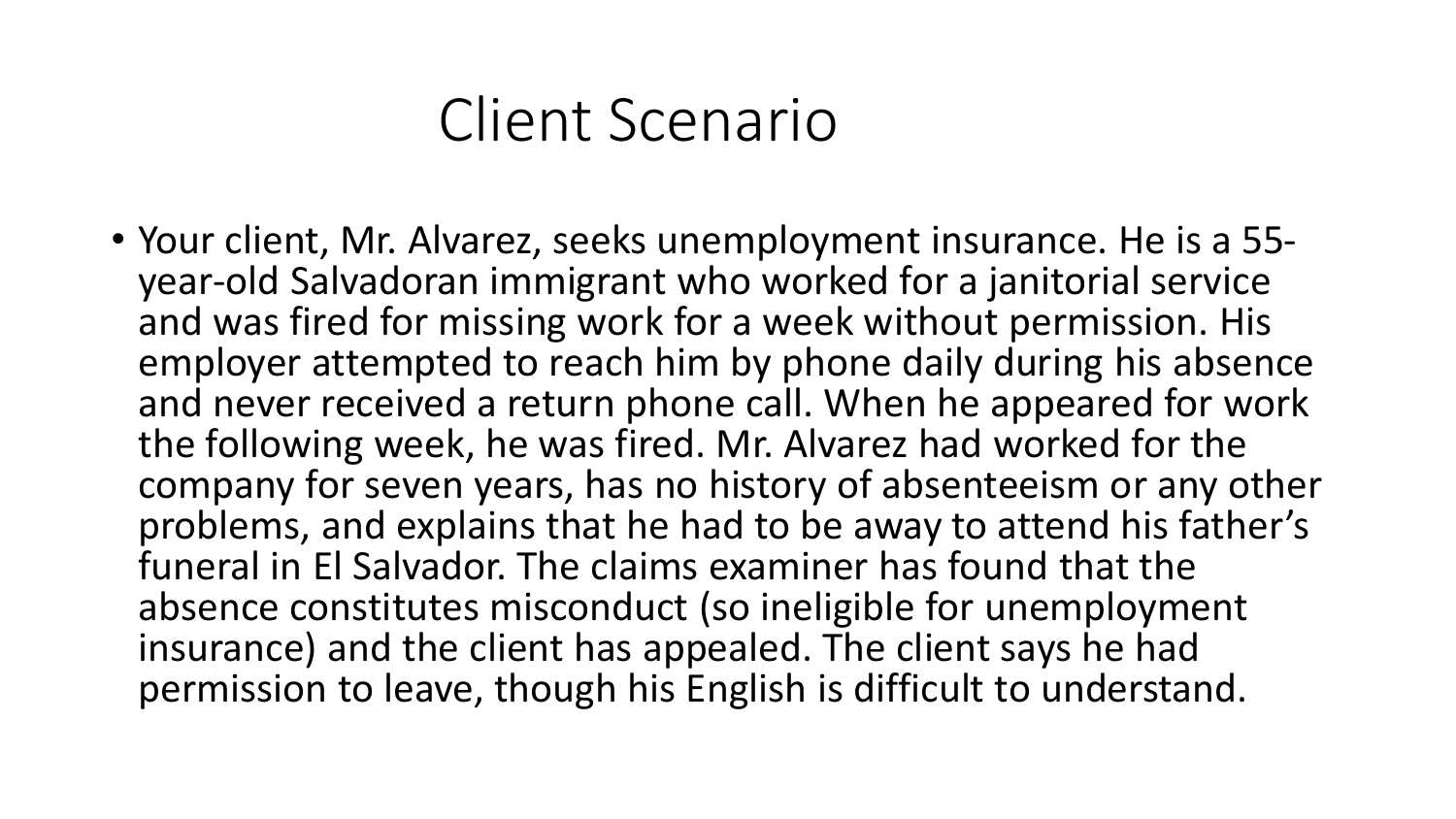#### One possible theory

•A conscientious employee with limited language skills reasonably believed that he had permission to be absent from work for one week to attend his father's funeral. He therefore did not intentionally violate the employer's rules and is entitled to unemployment benefits.